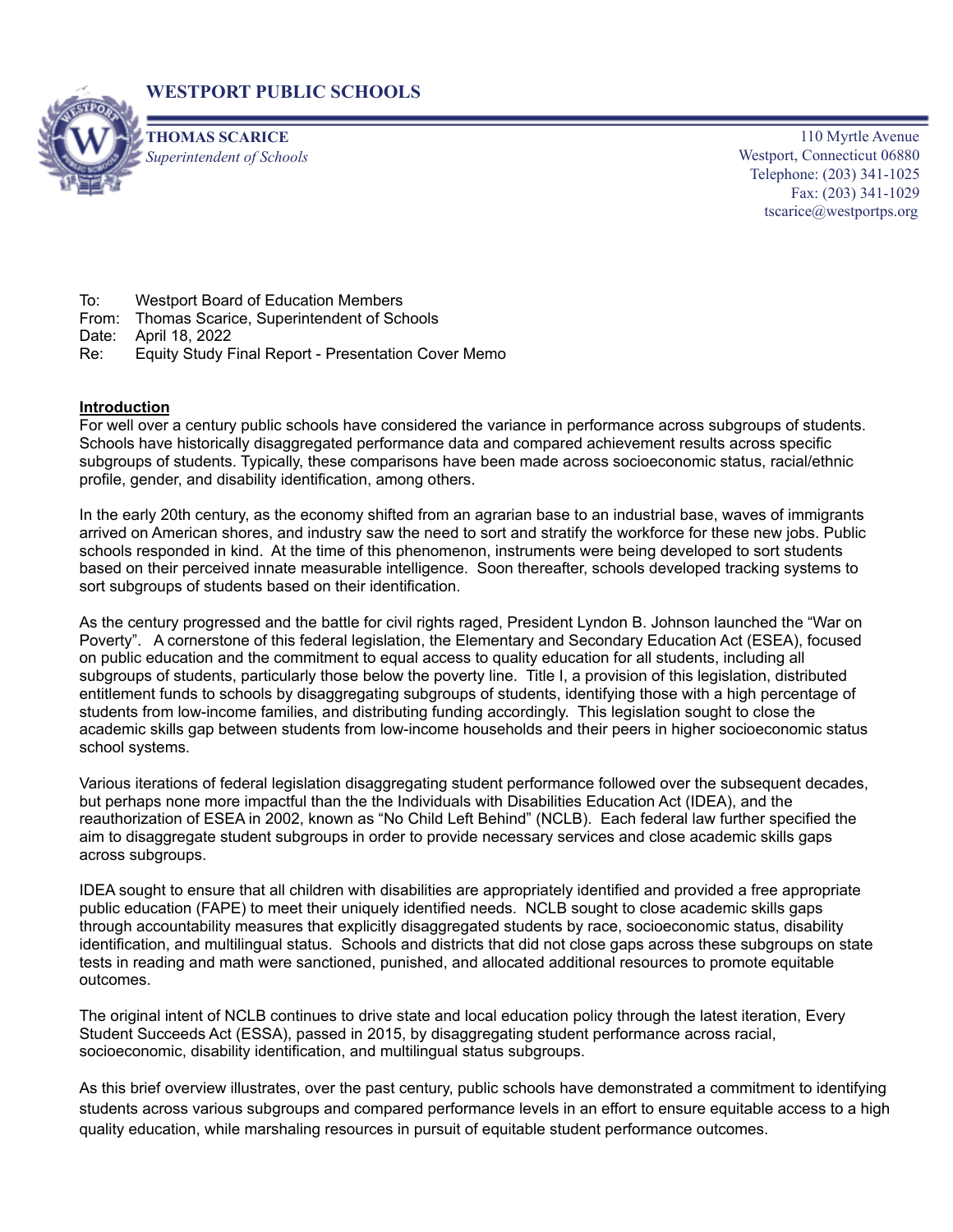## **The Westport Public Schools Equity Study**

The majority of the members of the previous Westport Board of Education expressed interest in conducting an equity study. This study would continue the focus on various subgroups of students, yet rather than a singular focus on student achievement, this study also focused on the student experience.

The student experience, namely the social aspects of belonging and affiliation, is foundational to the overall academic, psychological, and social development for all students, and is a critically necessary component of public education. This crucial component of public schooling includes a moral imperative to ensure that the identities of all students are seen, heard, and valued.

Westport is not alone in this pursuit. On February 3, 2021, the Connecticut State Board of Education adopted a revised position statement on the promotion of a culturally responsive education to all students to close achievement gaps. In this statement, the Board stated that

"*The purpose of this revision is to solidify State Board of Education's continuing commitment that sufficient, specialized and appropriate resources must be provided to close the achievement gaps between high-performing and low-performing students, males and females, and students of different racial, ethnic and socioeconomic groups.*"

This resolution also affirmed the state Board of Education commitment to equity and to providing a student experience in welcoming school environments by reiterating a joint statement made in December of 2020 by the Connecticut State Department of Education (CSDE), the Connecticut Association of Public School Superintendents (CAPSS), and the Connecticut Association of Boards of Education (CABE):

*"[The joint statement]… emphasized our mutual commitment to providing all students with school environments 'where they do not feel threatened regardless of their race, gender, gender identity or expression, religion,* nationality, status of citizenship, or sexual orientation. It is our core responsibility as educators to do everything we *can to foster environments that ensure equity, diversity and inclusion.'"*

Similarly, the Westport Public Schools sought to administer an equity study since:

- It is critical to continually assess the extent to which students feel a deep sense of belonging, affiliation, and access to opportunities in our schools.
- There is a national conversation on the topics of diversity, equity and inclusion in our society,
- There a number of compelling narratives have been shared from our own students and families that warrant our attention.
- The Comprehensive School Climate Inventory administered in 2018-19 identified a Sense of Social Emotional Security - a sense that students feel safe from verbal abuse, teasing and exclusion as a relative weakness in the district. Out of the 13 dimensions measured, a Sense of Social Emotional Security was identified as the area of greatest concern.

The nature of studies is to ask questions and contemplate. Ordinarily, questions beget more refined questions and eventually lead to interpretations and theories. Through a "RFP" process, the district secured the services of the New York University Steinhardt Metropolitan Center for Research on Equity and the Transformation of Schools to engage in this work. For well over a year, complicated by navigating the pandemic, a committee of educators and community members were able to consider evidence of disproportionality across subgroups with a focus on access to programs and services, school climate, and curriculum and instruction. The team looked at a variety of indicators (e.g. student performance, discipline data, surveys, focus group/interview feedback, etc.) to make interpretations, and consider further questions. During this time-bound study, the preponderance of time and effort was spent on assessing student access to programs, and the overall student experience.

## **Next Steps**

The enclosed report represents the summary, interpretations, and recommendations of our consultants from the New York University Steinhardt Metropolitan Center. On Monday April 25, a team of Westport educators will present the findings and recommendations of this report to the Westport Board of Education. Although recommendations have been provided, specific district action steps have yet to be defined.